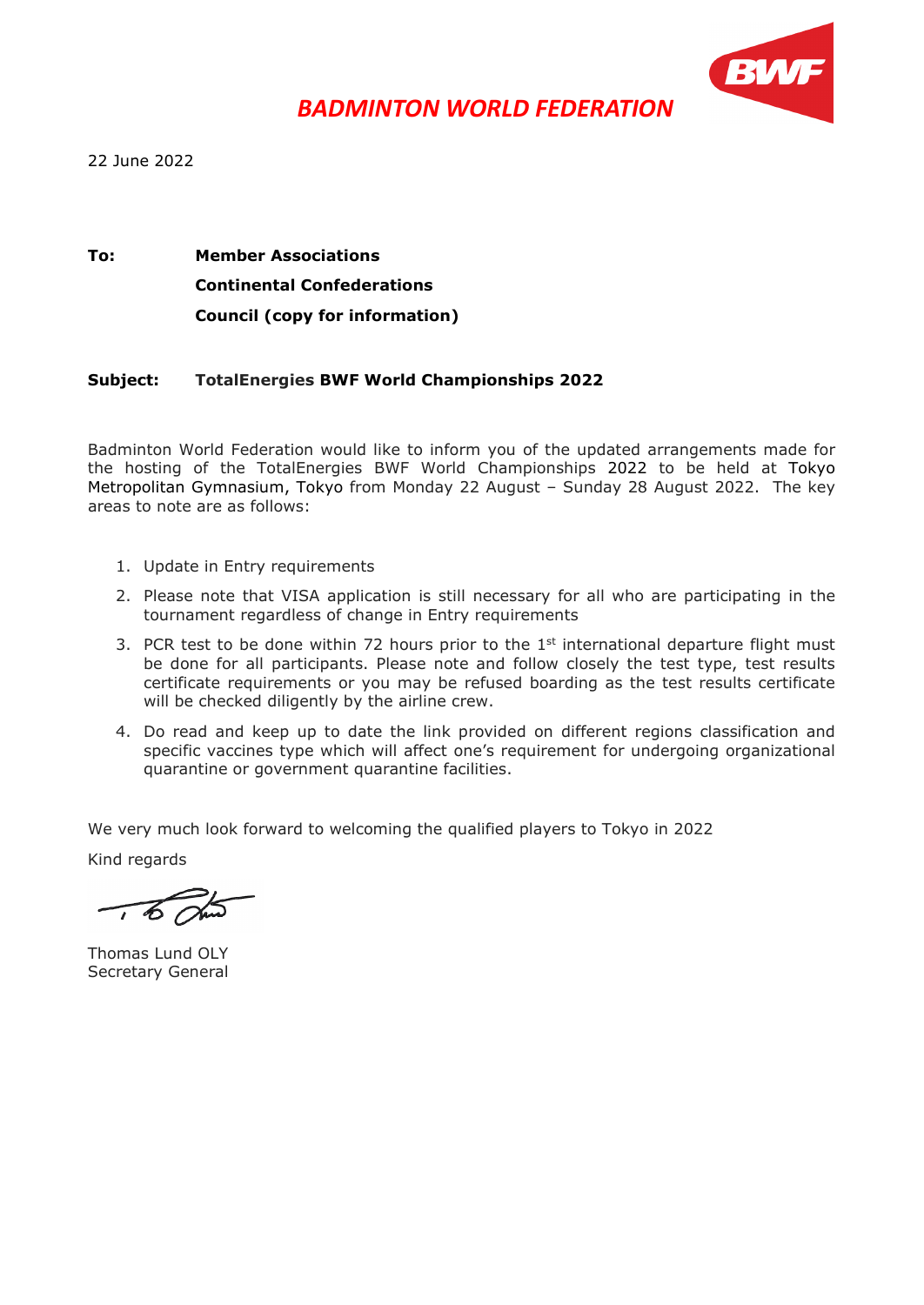

#### **TotalEnergies BWF WORLD CHAMPIONSHIPS 2022**

#### **to be organised on behalf of BWF by the NIPPON BADMINTON ASSOCIATION**

| <b>Event</b>                               | <b>TotalEnergies BWF World Championships 2022</b>                                                                                                                                                                                                                                                                                                     |  |
|--------------------------------------------|-------------------------------------------------------------------------------------------------------------------------------------------------------------------------------------------------------------------------------------------------------------------------------------------------------------------------------------------------------|--|
| Venue                                      | Tokyo Metropolitan Gymnasium                                                                                                                                                                                                                                                                                                                          |  |
| <b>Dates of</b><br><b>Championships</b>    | 22nd - 28th August 2022 (Monday to Sunday)                                                                                                                                                                                                                                                                                                            |  |
| <b>Host Association</b><br>& organisers    | <b>Nippon Badminton Association</b><br>4-2 Kasumigaokamachi, Shinjuku-ku, 160013 Tokyo, Japan<br>President: Yoshio Sekine<br>$\circ$<br>General Secretary: Kinji Zeniya<br>$\circ$<br><b>Contact Person: Yuko Nishi</b><br>$\circ$<br>Tel: 0081 3 64345141<br>$\circ$<br>Fax: 0081 3 6434 7715<br>$\circ$<br>Email: jpnbad@badminton.or.jp<br>$\circ$ |  |
| <b>Referee:</b><br><b>Deputy Referees:</b> | Girish Natu (IND)<br>$\bullet$<br>Email: girishnatu@qmail.com<br>Eric Lissillour (FRA) -<br>$\bullet$<br>Email: eric.lissillour@orange.fr<br>Ivanka Pokorni (CRO)<br>$\bullet$<br>Email: ivpokorni@gmail.com<br>Diraj Gooneeadry (MRI)<br>$\bullet$<br>Email: diraj.gooneadry@intnet.mu                                                               |  |
| <b>On court</b><br><b>Doctors:</b>         | Dr Martin Falhstrom (SWE),<br>$\bullet$<br>Email: martin.fahlstrom@umu.se<br>Dr Carmen Jahja (INA)<br>$\bullet$<br>Email: carmenjahja@qmail.com<br>Dr Saroj Shreshta (NEP),<br>$\bullet$<br>Email: saroshmanepal@gmail.com                                                                                                                            |  |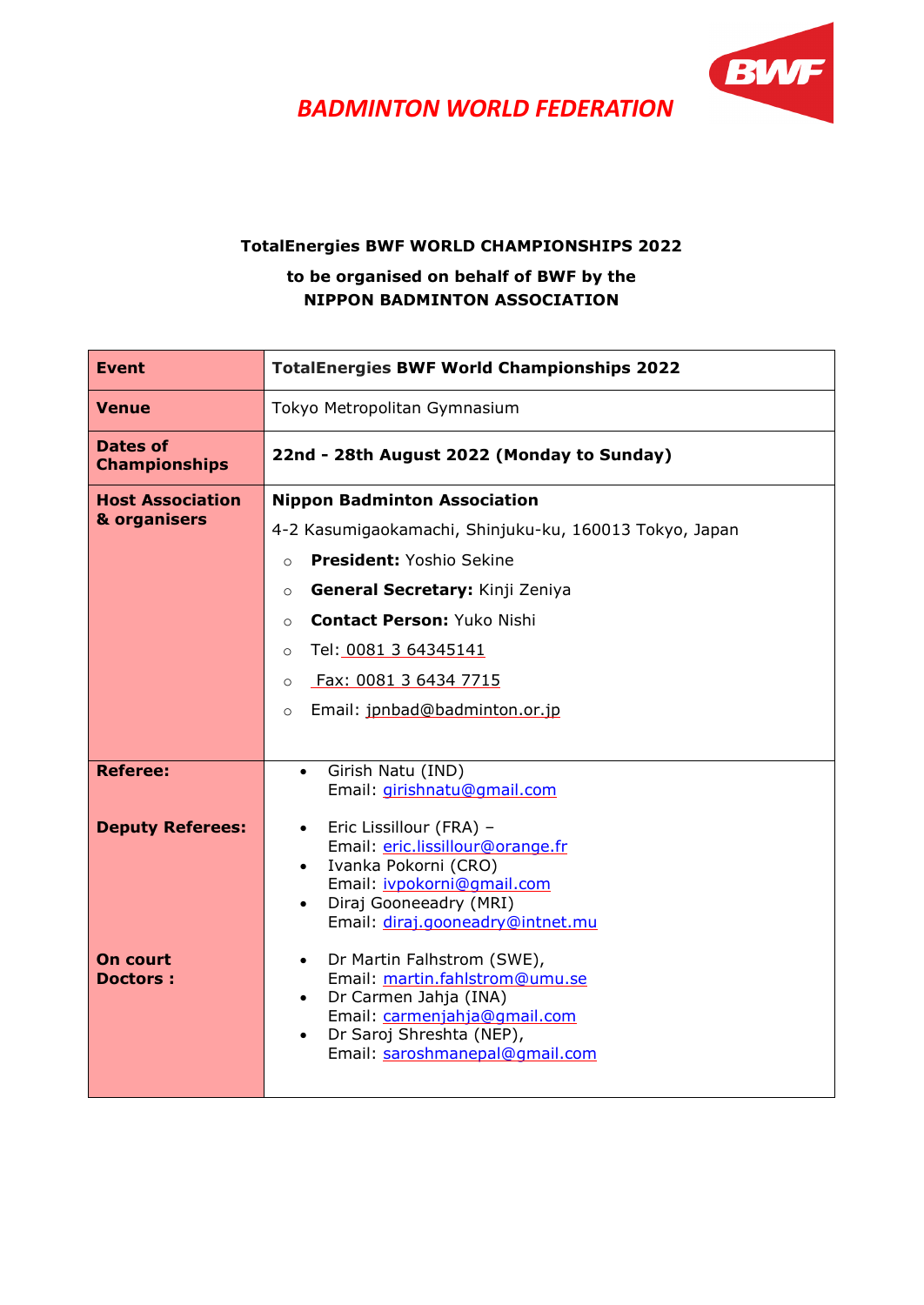

|                     | Yonex Tournament grade shuttlecock shall be used. Three speeds will<br>be made available.                                                 |
|---------------------|-------------------------------------------------------------------------------------------------------------------------------------------|
| <b>Shuttlecocks</b> | <b>PRACTICE:</b> Each player will be given three shuttlecocks free for the<br>practice session. Additional shuttlecocks can be purchased. |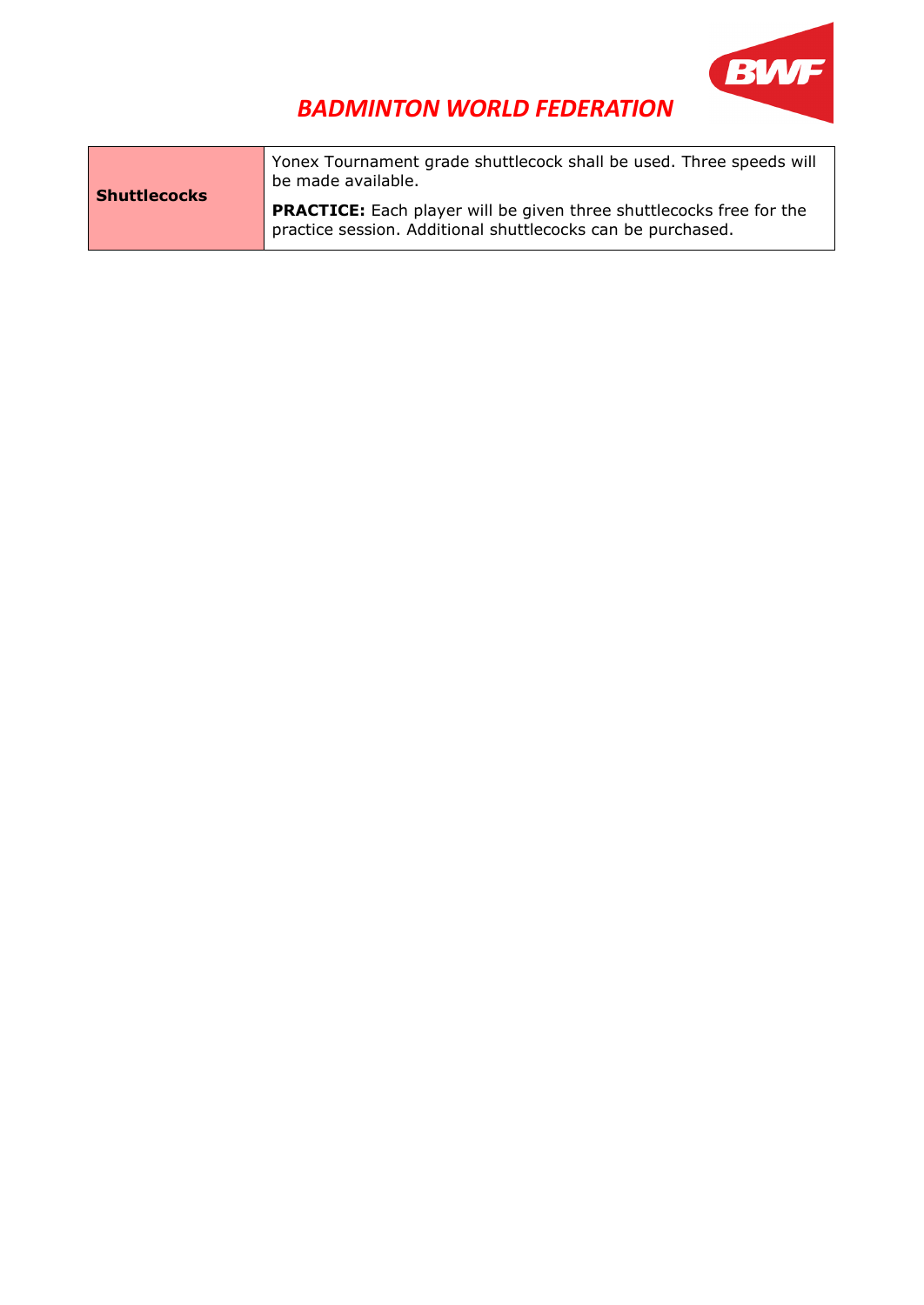

| <b>Key dates</b> | <b>Phase one</b>                 |                                                                                                                                                                                                |  |
|------------------|----------------------------------|------------------------------------------------------------------------------------------------------------------------------------------------------------------------------------------------|--|
|                  | <b>Tues 26 April 2022</b>        | World ranking date to determine those<br>eligible to enter                                                                                                                                     |  |
|                  | <b>Wed 27 April 2022</b>         | BWF will advise Members of the<br>players/pairs that are eligible to enter                                                                                                                     |  |
|                  | Thursday 05 May 2022             | Nippon Badminton if eligible, will decide<br>whether or not they wish to use wild<br>cards                                                                                                     |  |
|                  | Friday 06 May 2022               | BWF to decide whether or not to use<br><b>BWF wild cards</b>                                                                                                                                   |  |
|                  |                                  | <b>Deadline for Members to confirm</b><br>whether or not eligible players/pairs<br>will enter (Phase 1)                                                                                        |  |
|                  | Thursday 12 May 2022             | BWF to publish wild card $(s)$                                                                                                                                                                 |  |
|                  |                                  | Host Member Association to inform<br>players granted wild card(s)                                                                                                                              |  |
|                  | Phase 2                          |                                                                                                                                                                                                |  |
|                  |                                  | BWF to invite any further players/pairs<br>due to players/pairs originally eligible,<br>not entering (Phase II)                                                                                |  |
|                  | Thursday 19 May 2022             | BWF to publish Reserves list of<br>players/pairs in order of preference in<br>case of withdrawals/fill in vacancies in<br>draw(s)                                                              |  |
|                  | Thursday 26 May 2022             | <b>Deadline for Members to confirm</b><br>whether eligible players/pairs in<br>phase II will enter and players/pairs<br>in the reserves list will participate if<br>a vacancy arises in a draw |  |
|                  | Monday 06 June 2022              | Confirmation to the players from the<br>Reserves List                                                                                                                                          |  |
|                  | <b>Tuesday 02 August</b><br>2022 | World Ranking to determine seeds                                                                                                                                                               |  |
|                  | Monday 08 August 2022            | Last date for withdrawal without penalty                                                                                                                                                       |  |
|                  | Friday 05 August 2022            | Team Manager lists to be sent to BWF                                                                                                                                                           |  |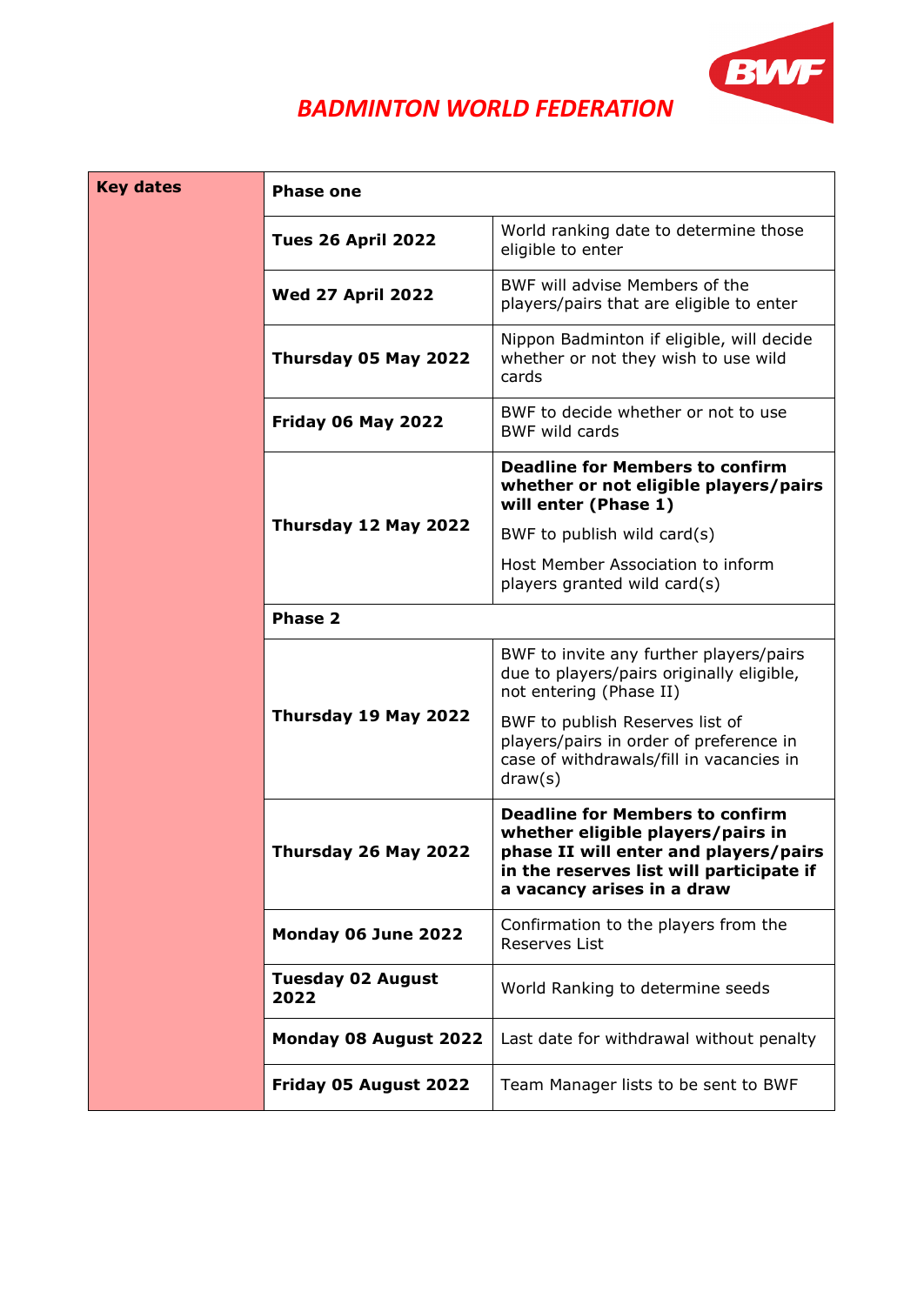

|      | <b>Wednesday 10 August</b><br>2022   | <b>Draw</b><br>Venue: TBC                                    |
|------|--------------------------------------|--------------------------------------------------------------|
|      |                                      | Time: TBC                                                    |
|      |                                      | <b>Team Managers' Meeting:</b>                               |
|      | Sunday, 21 August                    | Time: 14:00 hours (2:00pm)                                   |
| 2022 |                                      | Venue: Official Hotel (exact room will be<br>informed later) |
|      | Monday 22 - Sunday 28<br>August 2022 | <b>Competition Duration</b>                                  |
|      | Sunday 28 August 2022                | Finals                                                       |

| Qualification<br>process              | See BWF Statutes Section 5.2.1 Major Events Tournaments<br>$\bullet$<br>Regulations, Section 5.3.2 Timelines for Tournaments and<br>Section 5.3.9 for Eligibility and Processing of Entries for World<br>Championships<br>Note: The entries may be less than 64/48 if all the entries have not<br>been fulfilled by the time of the final deadline.                               |
|---------------------------------------|-----------------------------------------------------------------------------------------------------------------------------------------------------------------------------------------------------------------------------------------------------------------------------------------------------------------------------------------------------------------------------------|
| <b>Entries</b>                        | The BWF will conduct the entry process using the above key<br>$\bullet$<br>deadlines. There will be no entry form, but the BWF will<br>highlight those who are eligible to take part using the World<br>Ranking list of 26 April 2022. You must then advise us if your<br>qualified players wish to enter by the deadlines stated above.                                          |
| <b>Withdrawals</b>                    | Any withdrawal after the Monday immediately preceding the<br>$\bullet$<br>draw, for any reason whatsoever, renders the Member<br>Association concerned liable to an amount of USD 250.00 for<br>the inconvenience caused by the withdrawal.<br>Last date for withdrawal without penalty $-$ Monday 08<br>$\bullet$<br>August 2022 BWF Headquarters time 23.59 hour +GMT<br>08.00. |
| <b>Clothing</b><br><b>Regulations</b> | General Competition Regulations 20 to 25 will be applicable<br>$\bullet$<br>along with World Championships Regulations.                                                                                                                                                                                                                                                           |
| <b>Practice facilities</b>            | <b>PRACTICE HALL:</b> Tokyo Metropolitan Gymnasium                                                                                                                                                                                                                                                                                                                                |
|                                       | 8 courts available from 9am to 8 pm daily from 20 Aug (Sat) to<br>21 Aug (Sun)                                                                                                                                                                                                                                                                                                    |
|                                       | 8 Courts available from 9am to 8pm daily from 22 Aug (Mon)<br>$\bullet$<br>to $27$ Aug (Sat)                                                                                                                                                                                                                                                                                      |
|                                       | Practice on 28 Aug (Sun)- Finals Day will be communicated<br>later                                                                                                                                                                                                                                                                                                                |
|                                       | <b>THE MAIN VENUE:</b> Tokyo Metropolitan Gymnasium                                                                                                                                                                                                                                                                                                                               |
|                                       | Familiarisation on 4 competition courts from 13:00h to 22:00h<br>on 20 Aug (Saturday) and 09:00 to 22:00h on 21 Aug                                                                                                                                                                                                                                                               |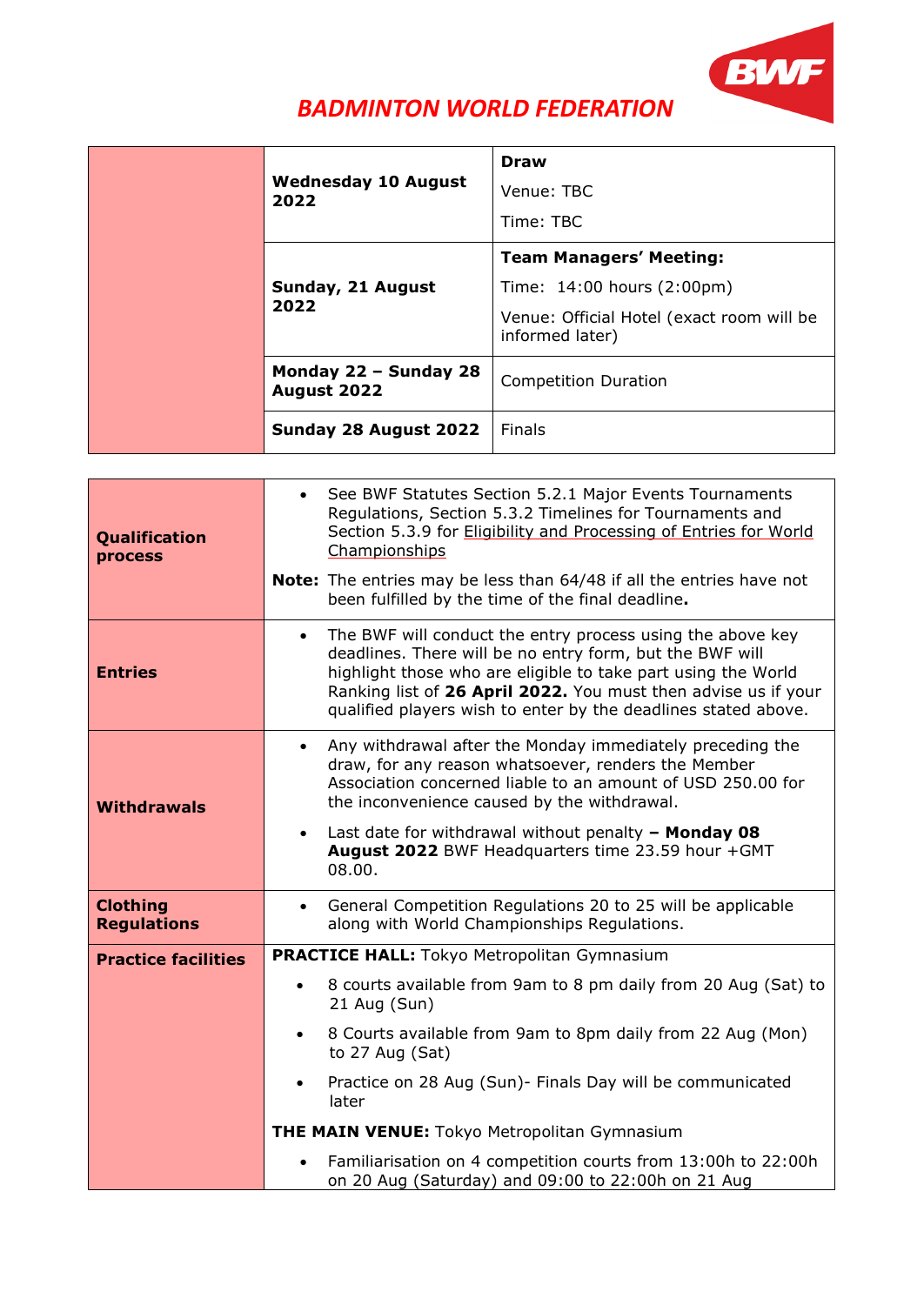

|                                               |                                                                                                                                                                      |               | (Sunday) before start of the championships. |                                                                                                                                |  |
|-----------------------------------------------|----------------------------------------------------------------------------------------------------------------------------------------------------------------------|---------------|---------------------------------------------|--------------------------------------------------------------------------------------------------------------------------------|--|
|                                               | Practice will be made available on the competition courts from<br>22 Aug (Mon) to 27 Aug (Sat) before the start of the<br>competition each day from 07:30 to 08:30   |               |                                             |                                                                                                                                |  |
|                                               | $\bullet$<br>12:00                                                                                                                                                   |               |                                             | Practice will be made available on the competition courts on 28<br>Aug (Sun) before the start of the competition from 10:00 to |  |
|                                               | Day                                                                                                                                                                  | Date          | Rounds                                      | Start time                                                                                                                     |  |
| *Outline schedule                             | Monday                                                                                                                                                               | 22 August     | Preliminary                                 | 09:00                                                                                                                          |  |
| Subject to change<br>and the final            | Tuesday                                                                                                                                                              | 23 August     | Preliminary                                 | 09:00                                                                                                                          |  |
| schedule to be<br>approved by the             | Wednesday                                                                                                                                                            | 24 August     | Preliminary                                 | 09:00                                                                                                                          |  |
| referee                                       | Thursday                                                                                                                                                             | 25 August     | Preliminary                                 | 10:00                                                                                                                          |  |
|                                               | Friday                                                                                                                                                               | 26 August     | Quarter Finals                              | 10:00                                                                                                                          |  |
|                                               | Saturday                                                                                                                                                             | 27 August     | Semi-finals                                 | 10:00                                                                                                                          |  |
|                                               | Sunday                                                                                                                                                               | 28 August     | Finals                                      | 15:00                                                                                                                          |  |
| <b>Medals</b>                                 | All medals will be suitably inscribed by the BWF:                                                                                                                    |               |                                             |                                                                                                                                |  |
|                                               | Winners:                                                                                                                                                             | Gold          |                                             |                                                                                                                                |  |
|                                               | Runners-up:                                                                                                                                                          | <b>Silver</b> |                                             |                                                                                                                                |  |
|                                               | Losing Semi-finalists:                                                                                                                                               | <b>Bronze</b> |                                             |                                                                                                                                |  |
| <b>Hotels and</b><br>booking<br>procedure     | It is mandatory for all players to stay at the official hotels during the<br>event.                                                                                  |               |                                             |                                                                                                                                |  |
| <b>Names of the</b><br><b>official Hotels</b> | Hotel New Otani Tokyo:<br>a. Single room: JPY31,200/person<br>b. Twin room: JPY39,600/room<br>Breakfast included<br>$C_{1}$                                          |               |                                             |                                                                                                                                |  |
| <b>City Tax</b>                               | N/A                                                                                                                                                                  |               |                                             |                                                                                                                                |  |
| <b>Booking</b><br><b>Conditions:</b>          | Please refer to General Information & Payment Conditions.                                                                                                            |               |                                             |                                                                                                                                |  |
|                                               | Booking must be made by 24 Jun. 2022 by submitting the<br>accommodation form to wc2022@jtb.com.                                                                      |               |                                             |                                                                                                                                |  |
| <b>Booking</b>                                | Please note that the booking requests (per room type) are on a first<br>come first serve basis.                                                                      |               |                                             |                                                                                                                                |  |
| procedure                                     | No guarantee can be given with respect to late booking.                                                                                                              |               |                                             |                                                                                                                                |  |
|                                               | However, the booking requests may be subject to changes in order to<br>facilitate rooming arrangements necessary to meet the required<br>health and safety measures. |               |                                             |                                                                                                                                |  |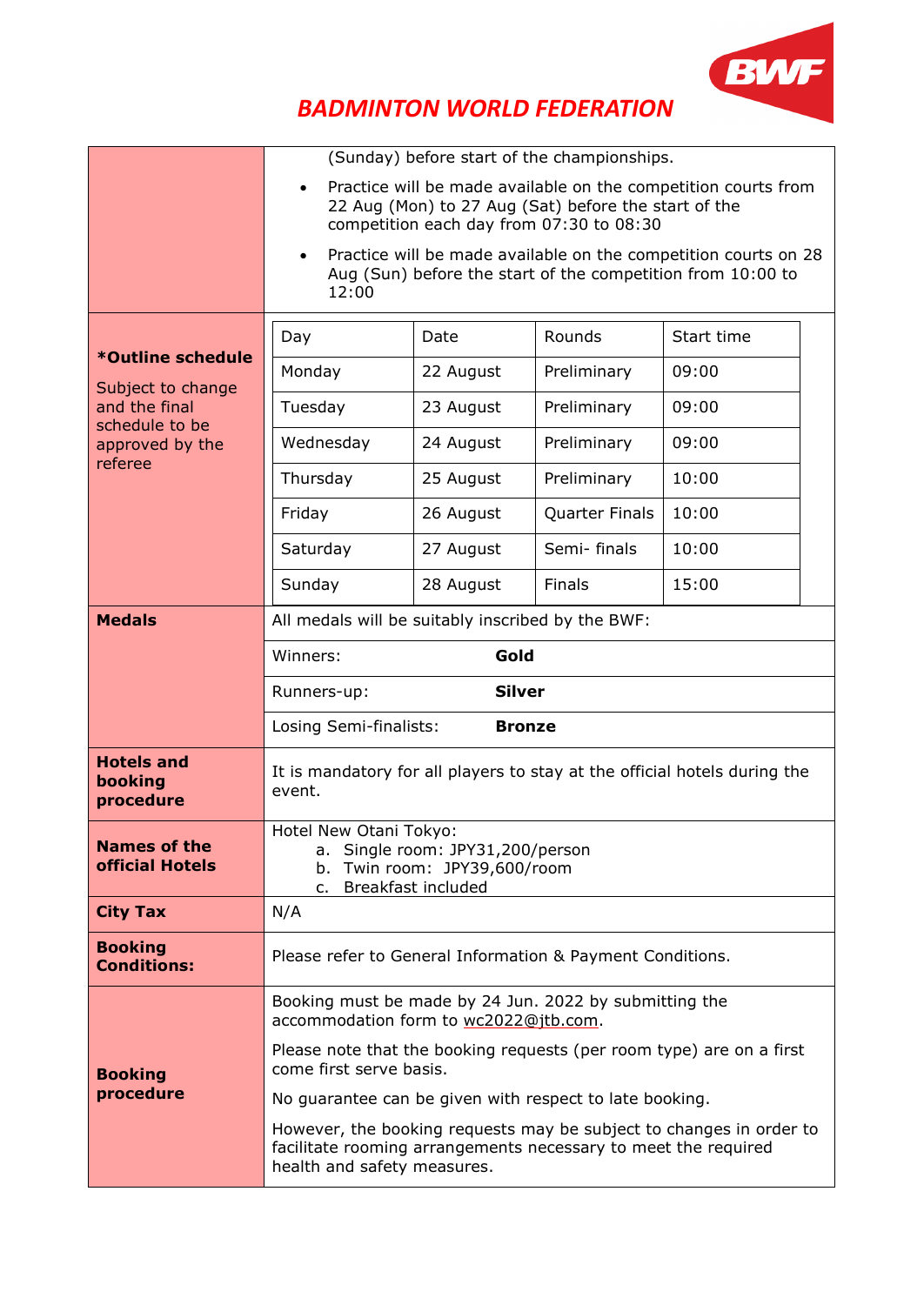

|                                            | Room allocation will be confirmed and done in order of receipt of<br>booking form and payment received                                                                                                                                                |  |
|--------------------------------------------|-------------------------------------------------------------------------------------------------------------------------------------------------------------------------------------------------------------------------------------------------------|--|
| <b>Payments</b>                            | Complete payment within 1 week after you received the invoice.                                                                                                                                                                                        |  |
| <b>Bank Account No</b>                     | N/A (Will be provided in invoice issued)                                                                                                                                                                                                              |  |
| <b>Video Recording</b>                     | More information will be provided at the team managers meeting                                                                                                                                                                                        |  |
| <b>Transport</b>                           | Shuttle service will be provided from official hotels to practice and<br>competition halls.                                                                                                                                                           |  |
| <b>Airport</b>                             | Shuttle service shall only be provided from Narita International<br>$\bullet$<br>Airport or Haneda International Airport to the official hotels.                                                                                                      |  |
|                                            | Transport form will be provided at a later date<br>$\bullet$                                                                                                                                                                                          |  |
| <b>Insurance</b>                           | Participants must arrange their own insurance for health, travel,<br>property and COVID-19. The organisers will not be responsible for any<br>medical costs.                                                                                          |  |
| <b>Covid 19 Safety</b><br><b>Protocols</b> | The tournament Covid 19 safety protocol guidelines<br>$\bullet$<br>approximately one month before the Championships.                                                                                                                                  |  |
| Grant                                      | BWF do not offer any financial assistance to compete in this<br>competition.                                                                                                                                                                          |  |
| <b>Doping Control</b>                      | Doping control in badminton, in accordance with BWF Anti-Doping<br>Regulations, is conducted out-of-competition and in-competition with<br>the collection of urine and/or blood samples.                                                              |  |
|                                            | Athletes are responsible for any substance found in their body. Before<br>an athlete takes any medication, they should check with their doctor,<br>and if necessary, get a Therapeutic Use Exemption (TUE).                                           |  |
|                                            | For more information about anti-doping, please visit the BWF website:<br>https://corporate.bwfbadminton.com/integrity/anti-doping-overview/                                                                                                           |  |
| <b>Badminton</b><br><b>Integrity</b>       | Section 2.4 of the BWF Statutes (Code of Conduct in Relation to<br>Betting, Wagering and Irregular Match Results) relates to anti-<br>corruption and anti-match manipulation, and this code applies to all<br>participants at this tournament.        |  |
|                                            | To protect the integrity of BWF sanctioned tournaments, participants<br>are not allowed to bet in any way on badminton matches, respect the<br>principle of fair play, and shall not attempt to influence the course or<br>result of a game or match. |  |
|                                            | Every person has an obligation to report to the BWF any approaches<br>by anyone to gather inside information or to change the outcome of a<br>matches.                                                                                                |  |
|                                            | For more information, please refer to BWF's website:<br>https://corporate.bwfbadminton.com/integrity/anti-match-fixing-<br>overview/                                                                                                                  |  |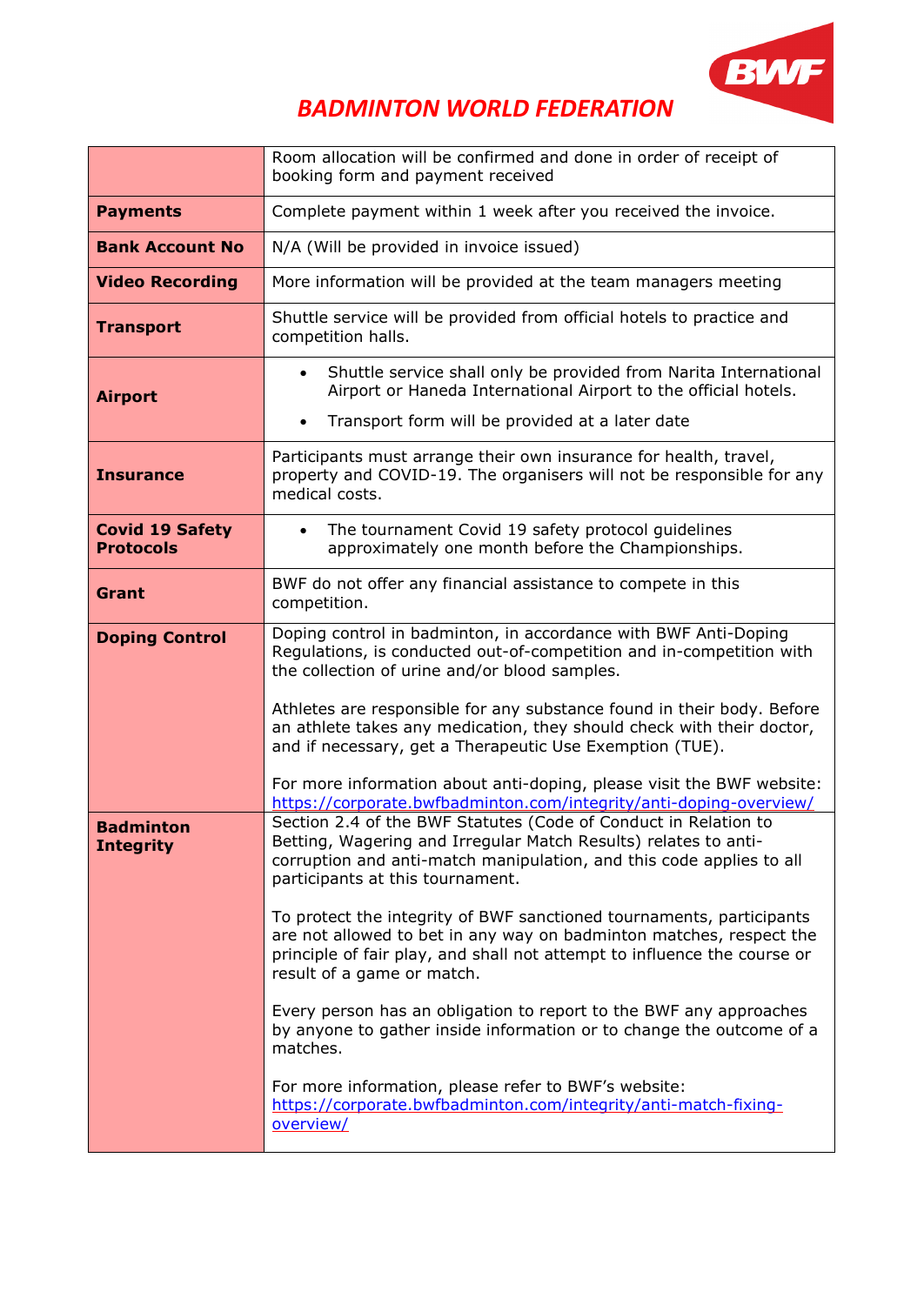

| <b>Compliance with</b><br><b>General</b><br><b>Competition</b><br><b>Regulations</b><br><b>Clause 7.9</b> | GCR 7.9: "In making or authorising entries, the Member concerned is<br>reconfirming its acceptance, and acceptance by the Players being<br>entered, of the BWF's regulations and Disciplinary processes." |                                                                                                                                                                                                                             |
|-----------------------------------------------------------------------------------------------------------|-----------------------------------------------------------------------------------------------------------------------------------------------------------------------------------------------------------|-----------------------------------------------------------------------------------------------------------------------------------------------------------------------------------------------------------------------------|
| <b>Accreditation</b>                                                                                      | Please submit your players' and officials' accreditation requests and<br>passport size photos through prescribed Accreditation form before the<br>date specified in the form.                             |                                                                                                                                                                                                                             |
|                                                                                                           | No of players from Association                                                                                                                                                                            | $=$ No of accompanying Officials                                                                                                                                                                                            |
|                                                                                                           | For 3 players or fewer                                                                                                                                                                                    | $= 1$ official                                                                                                                                                                                                              |
|                                                                                                           | For 4-7 players<br>$\bullet$                                                                                                                                                                              | $= 2$ officials                                                                                                                                                                                                             |
|                                                                                                           | For 8-15 players                                                                                                                                                                                          | $=$ 3 officials                                                                                                                                                                                                             |
|                                                                                                           | For 16 or more players                                                                                                                                                                                    | $= 4$ officials                                                                                                                                                                                                             |
|                                                                                                           | NOTE: IF more officials accompany your team, you must purchase<br>additional accreditations. Accreditation for all day = $JPY15,000$ .                                                                    |                                                                                                                                                                                                                             |
|                                                                                                           | Please submit the Team Accreditation Form by 30 Jun. 2022.                                                                                                                                                |                                                                                                                                                                                                                             |
| <b>Visa</b>                                                                                               | Each participant must apply for Visa.                                                                                                                                                                     |                                                                                                                                                                                                                             |
|                                                                                                           | to wc2022@jtb.com by 30 Jun. 2022.                                                                                                                                                                        | Please complete and return Visa Application Form with color pdf passport copy                                                                                                                                               |
|                                                                                                           | process the visa application support.                                                                                                                                                                     | All items in the form must be filled, if not, the host will not be able to                                                                                                                                                  |
|                                                                                                           | Please make sure the players on reserve list to submit the Visa<br>Application Form.                                                                                                                      |                                                                                                                                                                                                                             |
|                                                                                                           |                                                                                                                                                                                                           | For more details, please refer to the Visa Application Information.                                                                                                                                                         |
| <b>Entry</b>                                                                                              | <b>Entry Date for participants</b>                                                                                                                                                                        |                                                                                                                                                                                                                             |
| <b>Requirements</b>                                                                                       |                                                                                                                                                                                                           | Entry date for participants depends on if the participants are required<br>to undergo organisational quarantine/government facility quarantine.                                                                             |
|                                                                                                           | The quarantine restriction for the tournament has been significantly<br>regularly as the regions might change subject to the pandemic<br>situation around the world                                       | reduced and mainly affects participants who are arriving from regions<br>classified as yellow and red in accordance with the Japan Government.<br>Please see link for the classification of regions LINK. Do check the link |
|                                                                                                           |                                                                                                                                                                                                           |                                                                                                                                                                                                                             |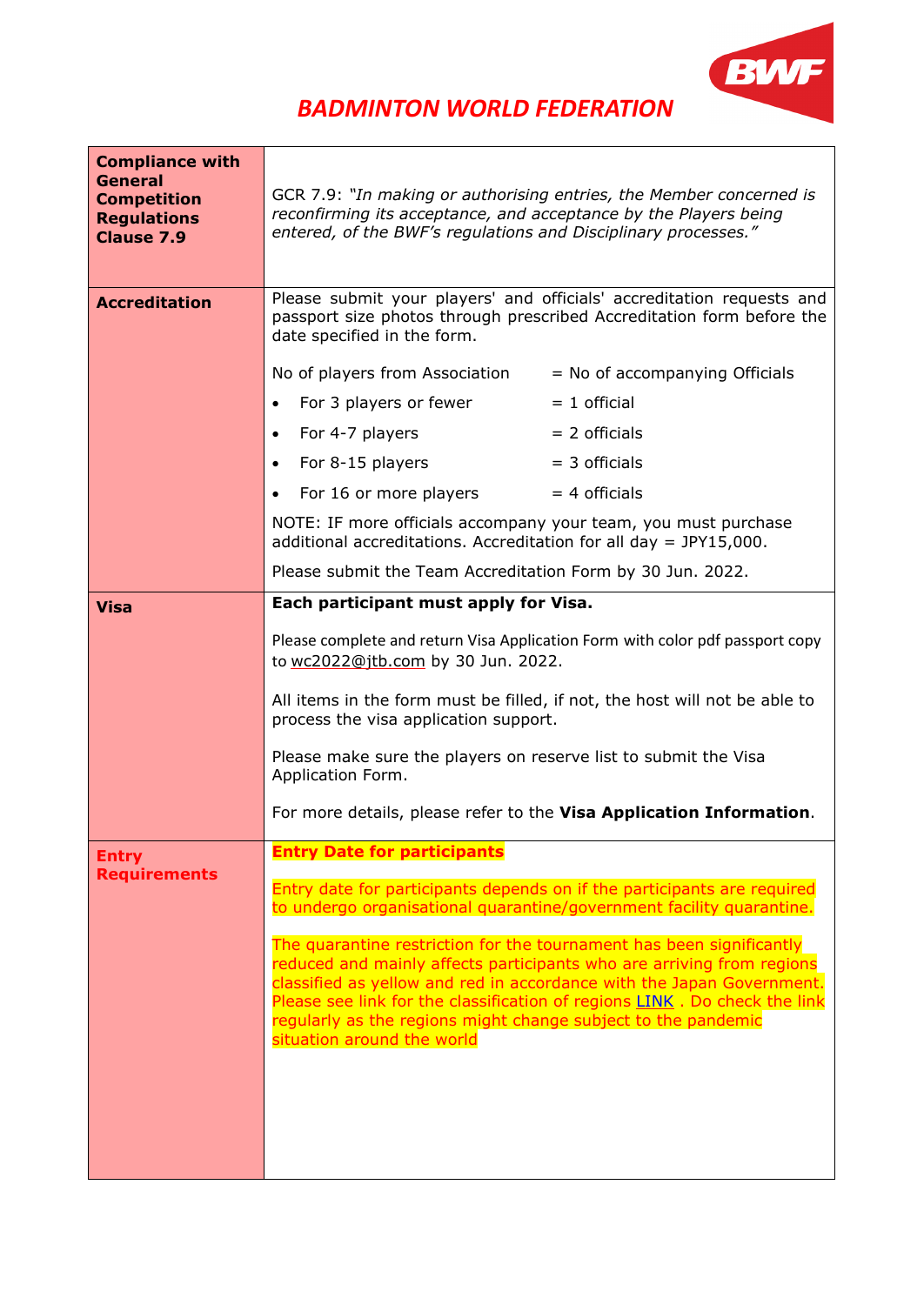

| The following group of participants DO NOT require to undergo<br>i. L                                                    |
|--------------------------------------------------------------------------------------------------------------------------|
| organisational quarantine and is recommended to arrive on 18                                                             |
| Aug or 19 Aug 2022 but not earlier.                                                                                      |
|                                                                                                                          |
| a) if arriving from blue regions within 14 days of departure to                                                          |
| Japan regardless of vaccinated status. No on-arrival test                                                                |
| and quarantine. (Upon entry to Japan, no restrictions of                                                                 |
| movement, allowed to take public transport, dine out at                                                                  |
| food establishment, buy groceries etc).                                                                                  |
| b) if arriving from yellow regions within 14 days of departure                                                           |
| to Japan and vaccinated with booster of specific vaccines.                                                               |
| (No quarantine will apply if one is fully vaccinated with                                                                |
| specific vaccine and boosted with specific vaccine) Upon                                                                 |
| entry to Japan, no restrictions of movement, allowed to                                                                  |
| take public transport, dine out at food establishment, buy                                                               |
| groceries etc                                                                                                            |
|                                                                                                                          |
| ii.<br>The following group of participants <b>MUST undergo</b>                                                           |
| organisational quarantine and MUST arrive on 18 Aug                                                                      |
| 2022                                                                                                                     |
|                                                                                                                          |
| a) Arriving from yellow regions within 14 days of                                                                        |
| departure to Japan and DID NOT RECEIVE the                                                                               |
| specific 3 doses of vaccine. The participant will then                                                                   |
| have to do 4 days of organisational quarantine. (Day 0                                                                   |
| being arrival day on 18 Aug and Day 3 on 21 Aug.) One                                                                    |
| can be discharged from quarantine on Day 3 if one's Day 3                                                                |
| PCR test result is negative. Upon discharge from                                                                         |
| quarantine, there will not be any further restrictions of                                                                |
| movement. The organisational quarantine will be done at<br>the official hotel. During the organisational quarantine, one |
| must stay in the room at all times including having all                                                                  |
| meals in the room. Meals have to ordered via hotel room                                                                  |
| service only. The only exception is to be allowed out for                                                                |
| practice on 20 and 21 Aug. In order to exit the room for                                                                 |
| practice, one must register a negative antigenic Covid-19                                                                |
| test result. Participants will be subjected to on-arrival test                                                           |
| at the airport and daily test during the quarantine.                                                                     |
| b) Arriving from RED regions within 14 days of                                                                           |
| departure to Japan and received the specific 3 doses                                                                     |
| of vaccine. The participant will then have to do 4 days of                                                               |
| organisational quarantine. (Day 0 being arrival day on 18                                                                |
| Aug and Day 3 on 21 Aug.) One can be discharged from                                                                     |
| quarantine on Day 3 if one's Day 3 PCR test result is                                                                    |
| negative. Upon discharge from quarantine, there will not be                                                              |
| any further restrictions of movement. The organisational                                                                 |
| quarantine will be done at the official hotel. During the                                                                |
| organisational quarantine, one must stay in the room at all                                                              |
| times including having all meals in the room. Meals have to                                                              |
| ordered via hotel room service only. The only exception is                                                               |
| to be allowed out for practice on 20 and 21 Aug. In order to                                                             |
| exit the room for practice, one must register a negative                                                                 |
| antigenic Covid-19 test result. Participants will be subjected                                                           |
| to on-arrival test at the airport and daily test during the                                                              |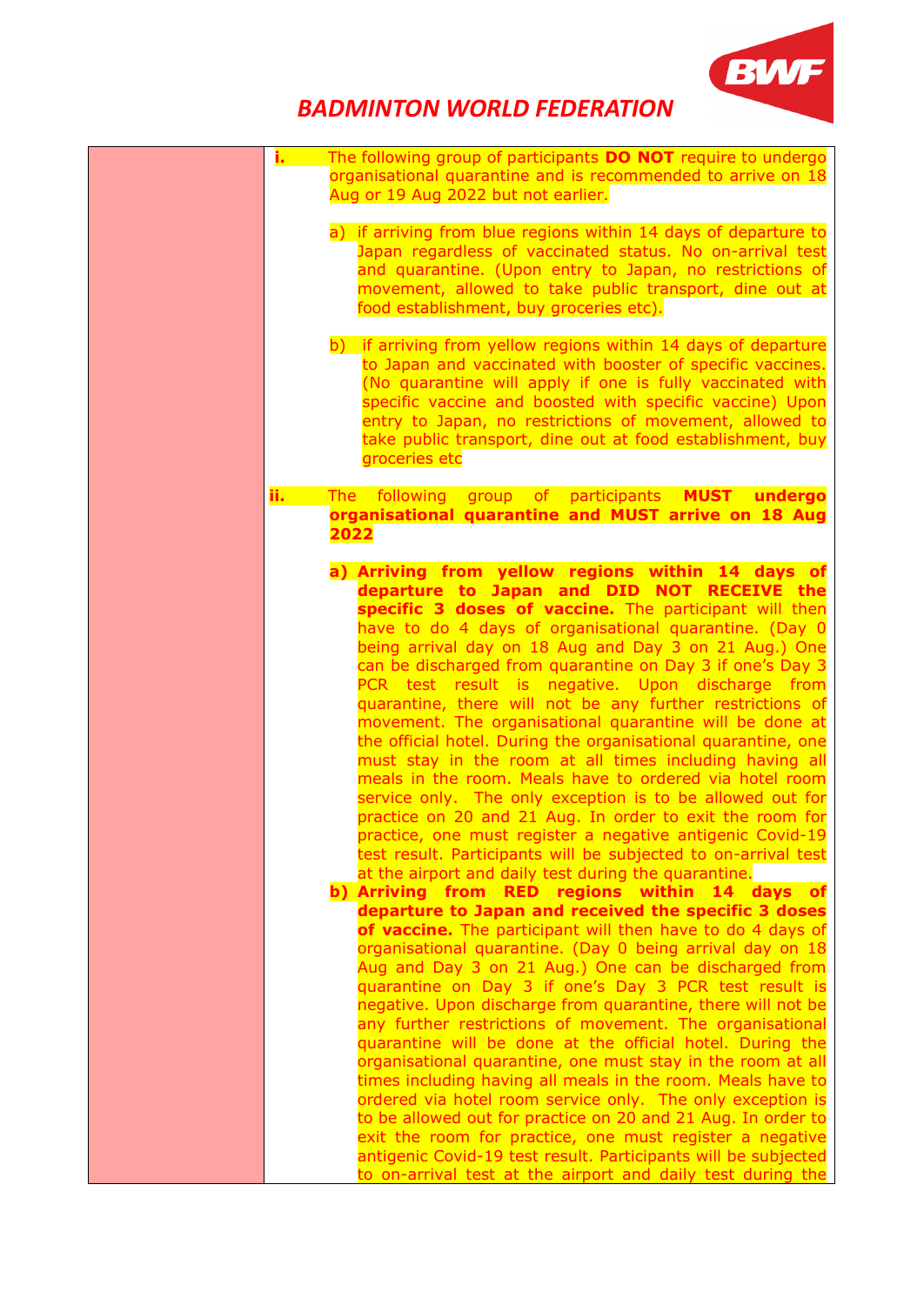

|      | quarantine.                                                                                                                                                                                                                                                                                                                                                                                                                                                                                                                                                                                                                                                                                                                                                                                                                                                                                                                          |
|------|--------------------------------------------------------------------------------------------------------------------------------------------------------------------------------------------------------------------------------------------------------------------------------------------------------------------------------------------------------------------------------------------------------------------------------------------------------------------------------------------------------------------------------------------------------------------------------------------------------------------------------------------------------------------------------------------------------------------------------------------------------------------------------------------------------------------------------------------------------------------------------------------------------------------------------------|
| iii. | The following group of participants will have to do quarantine<br>at specific government quarantine facilities and is<br>recommended to arrive into Tokyo between 16 and 17<br>Aug 2022 in order to be in time for practice on 20 and<br>21 Aug 2022.                                                                                                                                                                                                                                                                                                                                                                                                                                                                                                                                                                                                                                                                                |
|      | c) Arriving from red regions within 14 days of departure<br>to Japan and DID NOT RECEIVE the specific 3 doses<br>of vaccine. The participant will then have to do 4 days of<br>quarantine at Government Facility. (Day 0 being arrival day<br>on 18 Aug and Day 3 on 21 Aug.) One can be discharged<br>from quarantine on Day 3 if one's Day 3 PCR test result is<br>negative. Upon discharge from quarantine, there will not be<br>any further restrictions of movement. Participant will be<br>sent to the government facility from the airport directly.<br>During quarantine, one must stay in the room at all times<br>including having all meals in the room. Meals will be<br>provided. Upon discharge from quarantine, participant can<br>process to check into the official hotel on either 19 or 20<br>Aug 2022. Participants will be subjected to on-arrival test<br>at the airport and daily test during the quarantine. |
|      | For specific vaccines, please read the following <b>LINK</b> . There are<br>fewer specific vaccines for the 3rd dose. In order to be<br>considered fully vaccinated, one must have 3 doses of vaccines<br>listed on the specific vaccines list.                                                                                                                                                                                                                                                                                                                                                                                                                                                                                                                                                                                                                                                                                      |
|      | Your port of entry and departure must be either Narita or Haneda<br>International Airport. Domestic transfer is not allowed.                                                                                                                                                                                                                                                                                                                                                                                                                                                                                                                                                                                                                                                                                                                                                                                                         |
|      | The following documents and procedures are required to enter Japan:                                                                                                                                                                                                                                                                                                                                                                                                                                                                                                                                                                                                                                                                                                                                                                                                                                                                  |
|      | A. VISA: All participants must obtain the visa                                                                                                                                                                                                                                                                                                                                                                                                                                                                                                                                                                                                                                                                                                                                                                                                                                                                                       |
|      | B. Health Monitoring: All participants entering Japan must fill in<br>their health conditions from 14 days or 1-Aug before entering<br>Japan until the day you leave Japan. The specific form will be<br>provided later.                                                                                                                                                                                                                                                                                                                                                                                                                                                                                                                                                                                                                                                                                                             |
|      | C. MySOS & COCOA App:<br>All participants must download these app and complete the steps<br>to enter Japan: https://www.hco.mhlw.go.jp/manual/pdf-<br>en/summary.pdf<br>You may expedite your quarantine procedures with pre-<br>registering with 'Fast Track':<br>https://www.hco.mhlw.go.jp/fasttrack/en/                                                                                                                                                                                                                                                                                                                                                                                                                                                                                                                                                                                                                          |
|      | D. Visit Japan Website: All participants must sign up at Visit Japan<br>website. It is the online service for the process of Quarantine,<br>immigration and customs                                                                                                                                                                                                                                                                                                                                                                                                                                                                                                                                                                                                                                                                                                                                                                  |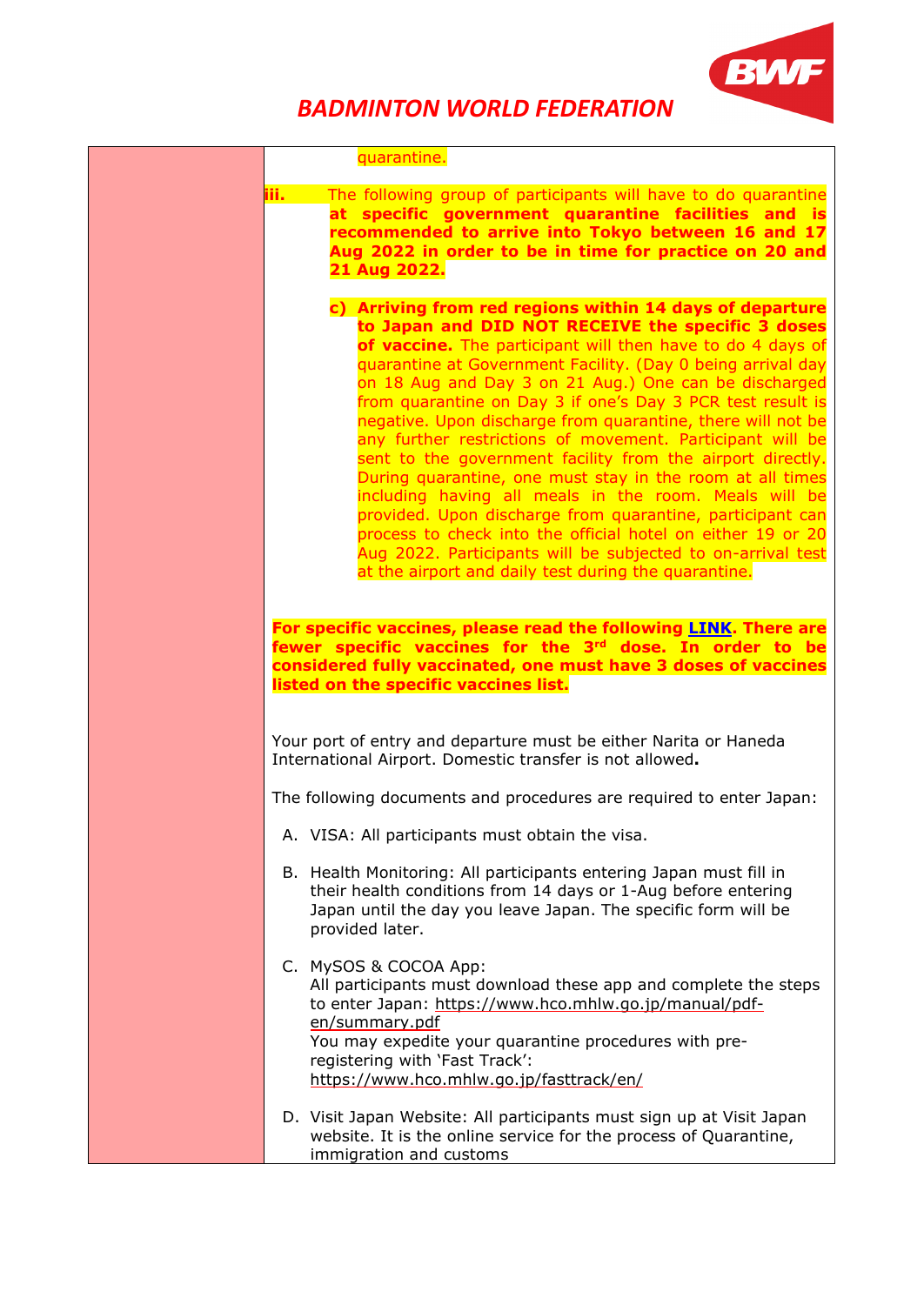

|          | https://www.visitjapan.digital.go.jp/Web/Login                                                                                                                                                                                                                                                                                                                                                                                                                                                                                                    |
|----------|---------------------------------------------------------------------------------------------------------------------------------------------------------------------------------------------------------------------------------------------------------------------------------------------------------------------------------------------------------------------------------------------------------------------------------------------------------------------------------------------------------------------------------------------------|
|          | E. Negative Covid-19 Certificate within 72 hours before departure to<br>Japan. The certificate must have all required details or you will be<br>refused boarding of plane or entry into Japan. Please have your<br>test lab filled up and endorse on the following form.<br>https://www.mofa.go.jp/ca/fna/page25e_000334.html If you are<br>unable to have this form endorsed. Please read the following<br>document https://www.mofa.go.jp/files/100206521.pdf on what<br>are the sample type, test method and details required for the<br>test. |
| Covid-19 | 1. Organisational Quarantine                                                                                                                                                                                                                                                                                                                                                                                                                                                                                                                      |
|          | The tournament will have an organisational quarantine bubble<br>set-up for participants coming from yellow or red regions and<br>the bubble will be abolished on 22 Aug onwards so long as all<br>participants follows the Entry Date listed above for participants<br>coming from the different zones.                                                                                                                                                                                                                                           |
|          | Staying in the official hotel is mandatory for all participants.                                                                                                                                                                                                                                                                                                                                                                                                                                                                                  |
|          | Participants who are in the organisational quarantine will have their<br>movement restricted during that quarantine period. Upon discharge<br>from quarantine. Their movement will longer be restricted.                                                                                                                                                                                                                                                                                                                                          |
|          | Participants who are not in the organisation quarantine will not have<br>restriction to their movement.<br>2. Covid-19 Test Plan                                                                                                                                                                                                                                                                                                                                                                                                                  |
|          | 2.1 Testing during tournament.                                                                                                                                                                                                                                                                                                                                                                                                                                                                                                                    |
|          | The participants who are in the organisational quarantine will have to<br>follow the Covid-19 test dates as below:                                                                                                                                                                                                                                                                                                                                                                                                                                |
|          | A. On Arrival PCR test at the airport: 18 (Day 0)<br>You will receive your test result at the airport and will be allowed<br>to proceed to the hotel thereafter. Upon reaching hotel, you have<br>to stay in hotel room at all times including consuming your meals<br>in the room. Meals via room service only)                                                                                                                                                                                                                                  |
|          | B. Antigenic test: 19 Aug (Day 1) (Stay in hotel room at all times<br>and for all meals. Meals via room service only)                                                                                                                                                                                                                                                                                                                                                                                                                             |
|          | C. Antigenic test: 20 Aug (Day 2): before going for practice. Other<br>than practice, you will need to remain in your room including<br>having all meals in room. Meals via room service only.                                                                                                                                                                                                                                                                                                                                                    |
|          | D. Antigenic test and PCR test: 21 Aug (Day 3) Do your antigenic<br>test and PCR test before going for practice. A negative antigenic<br>test result allows one to practice. Only upon receiving a negative<br>PCR test result, can one leave the organisational quarantine.                                                                                                                                                                                                                                                                      |
|          | Participants who are required to quarantine in the Government                                                                                                                                                                                                                                                                                                                                                                                                                                                                                     |